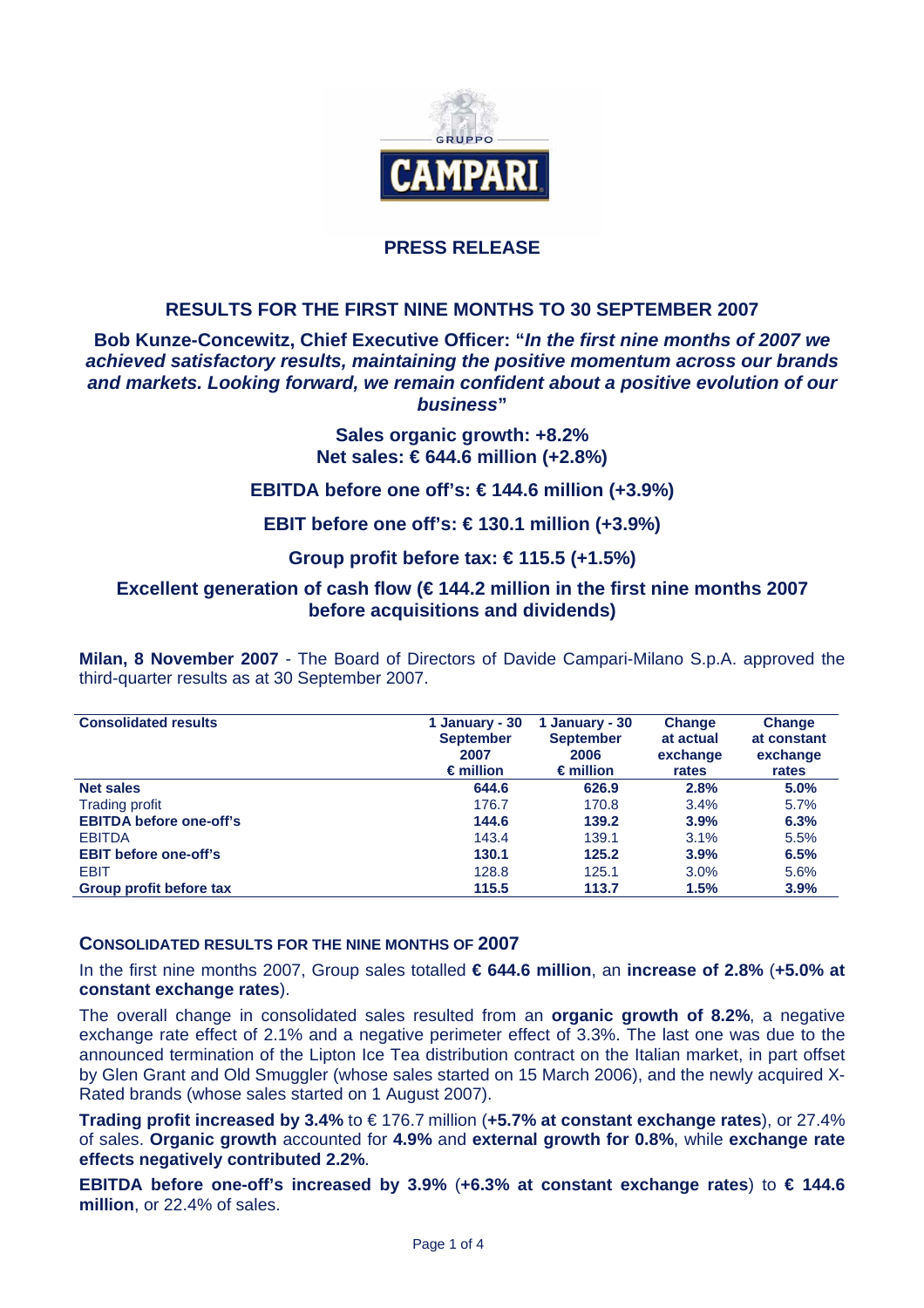**EBITDA rose by 3.1%** (**+5.5% at constant exchange rates**) to **€ 143.4 million**, or 22.2% of sales.

**EBIT before one-off's went up by 3.9%** (**+6.5% at constant exchange rates**) to **€ 130.1 million**, or 20.2% of sales.

**EBIT increased by 3.0%** (**+5.6% at constant exchange rates**) to **€ 128.8 million**, or 20.0% of sales.

**The Group's profit before tax** was **€ 115.5 million**, **an increase of 1.5%** (**+3.9% at constant exchange rates**).

As of 30 September 2007, **net debt** stood at € 293.3 million, a **decrease of € 86.2 million** from 31 December 2006, **following the dividend payment** (€ 29 million paid on 4 May 2007) **and the acquisition of X-Rated** (€ 29 million), closed on 1 August 2007. This significant improvement was achieved thanks to the **strong generation of cash flow during the first nine months of 2007**.

#### **CONSOLIDATED SALES IN THE FIRST NINE MONTHS OF 2007**

The **spirits segment** (70.9% of total sales) recorded **growth of 5.6%**, the combined result of **organic growth of 7.3%**, a negative exchange rate effect of 3.0% and **external growth of 1.3%** (Glen Grant, Old Smuggler and X-Rated). The **Campari** brand posted **growth of 2.3%** at constant exchange rates. **SKYY** sales **rose by 14.5%** at constant exchange rates, thanks to a very positive performance on both the US and international markets. Regarding the other main brands, the spirits segment benefited from strong performances from **Aperol** (**+19.6%** at constant exchange rates), the **Brazilian brands** (**+8.7%** at constant exchange rates), **Cynar** (**+4.4%** at constant exchange rates) and **Ouzo 12** (**+8.3%** at constant exchange rates). **CampariSoda**'s sales were in line with last year. Regarding agency brands, **1800** and **Gran Centenario tequilas** brands posted a **growth of 6.3%** at constant exchange rates in USA.

The **wines segment,** which contributed 14.3% of total sales, registered **growth of 15.1%**, due to the combination of **strong organic growth of 15.5%** and a negative exchange rate effect of 0.4%. The segment's strong performance was driven by **Cinzano vermouth** (**+18.8%** at constant exchange rates) and by **Cinzano sparkling wines** (**+20.2%** at constant exchange rates). The wines segment also benefited from positive performances from **Sella & Mosca** (**+5.8%** at constant exchange rates) and **Mondoro, Riccadonna** and **Cantina Serafino**.

**Sales of soft drinks** (12.9% of total sales), which are generated almost entirely on the Italian market, recorded an **organic growth of 5.0%**, driven by strong performance of **Crodino** (**+7.8%**), the **Lemonsoda** range (**+5.1%**) and other carbonated drinks. The overall change was negative by 20.9% due to a negative perimeter effect of 25.9%, attributable to the termination of Lipton Ice Tea sales.

Looking at results **by region**, in the first nine months of 2007 sales on the **Italian market** (41.5% of total Group sales) recorded an **organic growth of +5.8%**. The overall change was negative by 3.6%, due to a negative perimeter effect (-9.4%), attributable to Lipton Ice Tea. Sales in **Europe** (21.0% of consolidated sales) **grew by 15.0%**, boosted by **organic sales growth of 11.4%**, thanks to positive performances from important markets such as Germany and Russia, and **external growth of 3.8%**. In the Americas (32.5% of total sales), the **US market** registered **organic growth of 7.1%**, a negative exchange rate effect of 7.9% and **external growth of 0.8%.** In **Brazil,** sales registered **organic growth of 8.4%** and a positive exchange rate effect of 1.1%. Sales in the **rest of the world**, which accounted for 5.0% of total sales, **grew by 13.1%** overall, driven by **organic growth of 15.0%**.

\* \* \*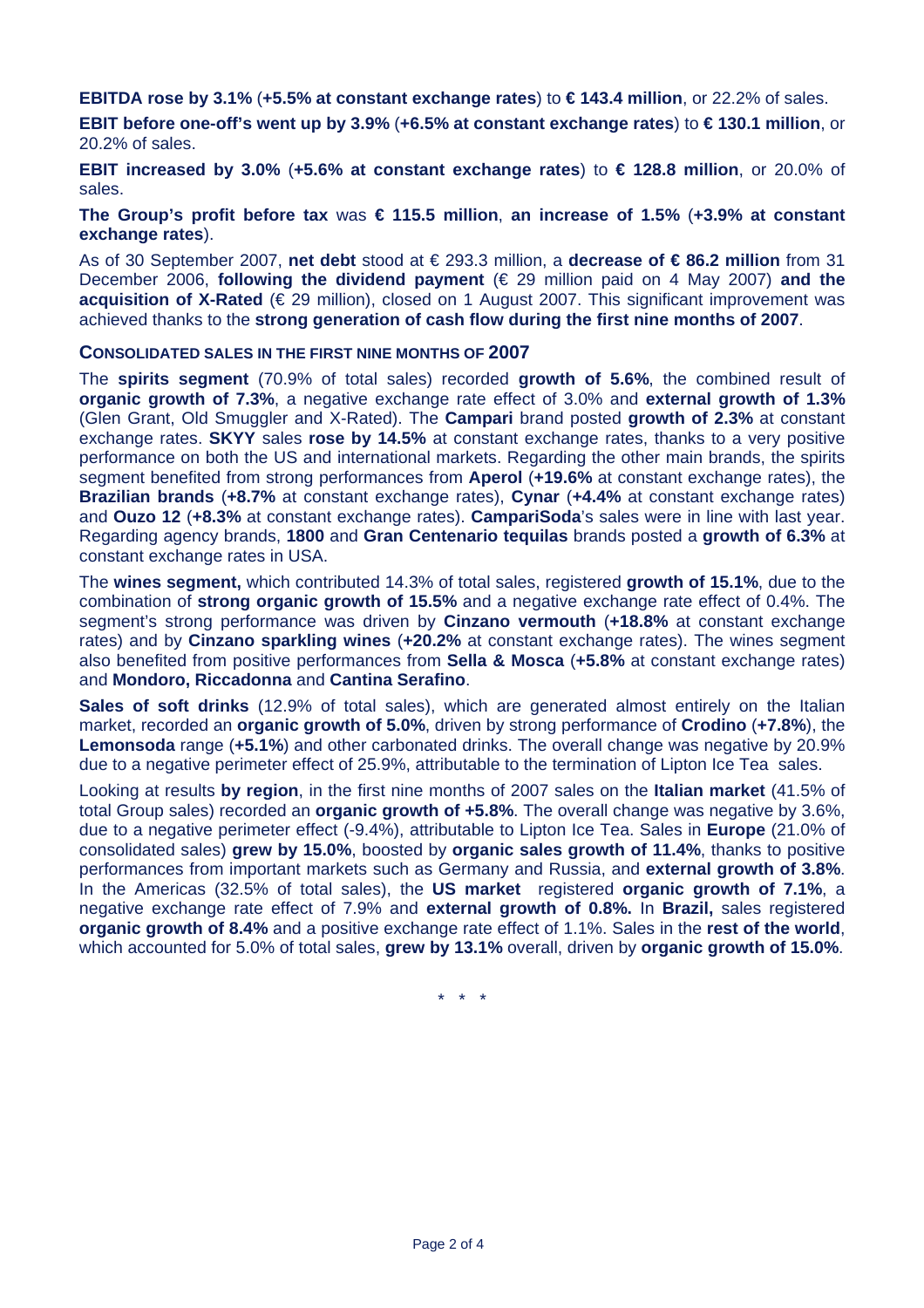#### *CONFERENCE CALL*

Please note that at **17.00 (CET) today, Thursday 8 November 2007**, Gruppo Campari's management will hold a conference call to present the Group's 2007 first nine months results to analysts, investors and the press. To participate, please dial one of the following numbers:

- **from Italy: 800 785 163 (toll free number)**
- **from abroad: +39 02 6968 2741**

#### **Access code: C503983**

The **presentation slides** can be downloaded before the conference call from the main investor relations page on Gruppo Campari's website, at www.camparigroup.com/investors.

A **recording of the conference call** will be available from 22.00 (CET) on Thursday 8 November until Thursday 15 November 2007. To hear it, please call **+44 (0)207 136 9233** (access code: **55958608#**).

*The Manager in charge of preparing Davide Campari-Milano S.p.A.'s financial reports, Paolo Marchesini, certifies - pursuant to article 154 bis, paagraphr 2 of the Consolidated Law on Financial intermediation (Legislative Decree 58/1998) - that the accounting disclosures in this statement correspond to the accounting documents, ledgers and entries.* 

\* \* \*

\* \* \*

Gruppo Campari is a major player in the global beverage sector, trading in over 190 nations around the world with a leading position in the Italian and Brazilian markets and a strong presence in the US, Germany and Switzerland. The Group has an extensive portfolio that spans three business segments: spirits, wines and soft drinks. In the spirits segment stand out internationally renowned brands, such as Campari, SKYY Vodka and Cynar together with leading local brands, such as Aperol, Cabo Wabo, CampariSoda, Glen Grant, Ouzo 12, Zedda Piras, X-Rated and the Brazilian brands Dreher, Old Eight, Drury's. In the wine segment together with Cinzano, known world-wide, are Liebfraumilch, Mondoro, Riccadonna, Sella & Mosca and Teruzzi & Puthod all respected wines in their category. In the soft drinks segment are Crodino, Lemonsoda and its respective line extension dominating the Italian market. The Group has over 1,500 employees. The shares of the parent company, Davide Campari-Milano, are listed on the Italian Stock Exchange.

# **FOR FURTHER INFORMATION: Investor enquiries: Media enquiries: Chiara Garavini Chiara Bressani**

Email: investor.relations@campari.com www.camparigroup.com

Tel.: +39 02 6225 330 Tel.: +39 02 6225 206

**Moccagatta Pogliani & Associati**  Tel.: +39 02 8693806 Email: segreteria@moccagatta.it